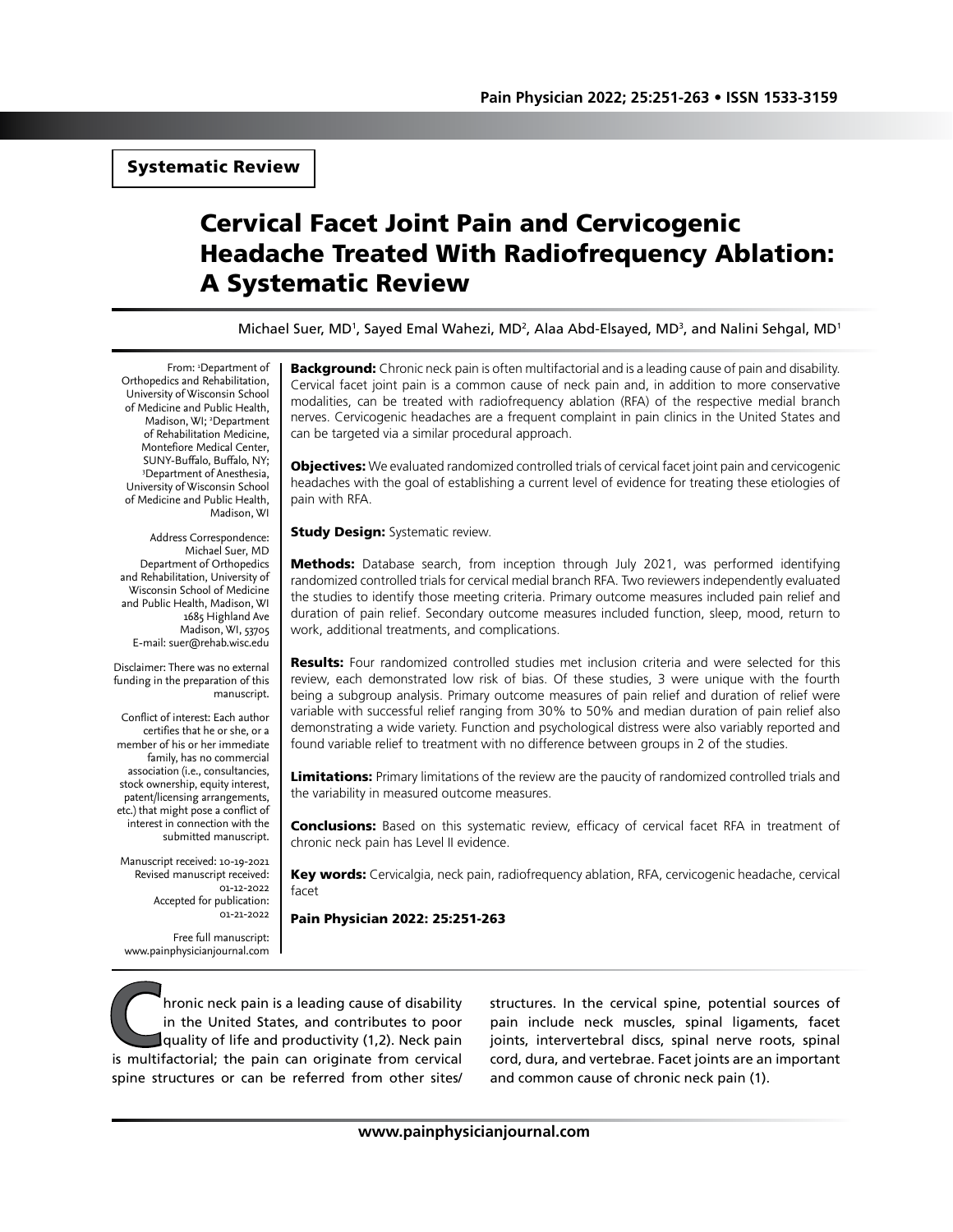The prevalence of cervical facet joint pain has been described to vary from 20% to 35% in the general population (2). The prevalence is higher in the elderly population, increasing with advancing age, and reaching a prevalence of 60% to 70% at C6-C7 by age of 40 years (2). Risk factors for cervical facet joint pain include age, trauma (whiplash), postural abnormalities, instability, spinal surgery, osteoarthritis, and inflammatory arthropathy (1).

Cervical facet joint pain is axial, nonradiating, located in the posterior neck and shoulder area, exacerbated by neck movements, and without radicular or neurologic upper extremity symptoms. There is painlimited neck mobility and posterior neck tenderness on examination. Physical examination and imaging studies are unreliable in diagnosing facet joint pain (3-5). Pain diagrams (6,7) can provide a clue to the symptomatic facet joint(s). Local anesthetic blocks of facet joint nerves, called medial branch blocks (MBBs), are an accepted method for diagnosing facet joint pain, distinguishing facet joint pain from other causes of neck pain, selecting patients for facet radiofrequency ablation (RFA), and prognosticating treatment responses (3,4). Recent studies (8,9) have questioned these assumptions.

Cervical facet joints are innervated by medial branches of dorsal rami of cervical spinal nerves (10,11). Each facet joint, except the C2-C3 facet joint, is supplied by branches from 2 spinal nerves, located above and below the joint. The C2-C3 facet is innervated by a single nerve called the superficial branch of the C3 dorsal ramus (11,12). Variability in facet joint innervation occurs in the form of additional nerve supply from spinal nerves 2 or 3 levels distant from the facet joint or from contralateral spinal nerves (13). Theoretically, this variability may contribute to suboptimal treatment outcomes after facet RFA (14).

Recommended practice for diagnosing facet joint pain is to perform double-controlled MBBs with 2 different local anesthetics of different onset and duration of action. The idea behind double-controlled blocks is to decrease the likelihood of a false-positive result (4,13). A positive analgesic response is defined as complete or near complete (i.e., 80% to 100%) relief of pain at symptomatic level(s) with onset and duration of pain relief concordant with the type of local anesthetic used for the block. It is suggested that lidocaine, a short onset and duration local anesthetic, will produce an analgesic effect of shorter onset and duration compared to bupivacaine, which has a relatively longer onset and

duration of action (3,13). In practice, cutoffs for percentage pain relief, separating positive from negative analgesic responses, vary widely and range between 50% to 100% (8,13,14). Triple-controlled MBBs with a short- and long-acting local anesthetic and saline injections in random order, recommended to exclude placebo responses, are impractical and have not been adopted into routine practice (9,13).

Facet joint pain is treated by RFA of corresponding medial branches of spinal segmental nerves. The underlying principle being interruption of the transmission of pain signals from the facet joint to the spinal dorsal horn, thereby eliminating perception of pain originating from targeted facet joint(s). Due to the precise ablation of selected nerves, this procedure mitigates pain from the denervated facet joint(s) only and has no effect on pain arising from other pain generators, such as adjacent facet joints, discs, ligaments, etc. Besides operator skill and experience, technical factors that determine treatment outcomes include choice of RFA technique and RFA equipment. Fluoroscopic guidance is required for precise probe positioning and 2 different conventional RFA techniques have been described. The technique originally described by Shealy (15) consists of RFA probe placement perpendicular to the target nerve/site and a single RF lesion at 80°C for 65 seconds. The technique described by Bogduk et al (13) and recommended by the Spinal Society (SIS) requires RF probe placement parallel to target nerves/site, using parasagittal and oblique approaches and creating multiple overlapping RF lesions (16). This technique is believed to target larger segments of the medial branches, and by creating multiple lesions compensates for the variable course of the nerves (13). Despite its professed superiority, the SIS technique has not been widely adopted as it is laborious, requires multiple needle passes, increases procedure time, and radiation exposure. Lord et al (17) quoted RFA procedure time of 3 hours in their study. Variations on this technique consist of using larger diameter probes and/ or electrodes with 2 tips to create larger lesions or 2 simultaneous lesions.

A new RFA technology, cooled RFA (18), overcomes the disadvantages of conventional RFA. In this technique, 17-G water-cooled probes are placed at target sites to create a large lesion of spherical configuration over 150 seconds (19,20). It is claimed that the lesion size is 5 times the size of the lesion created by conventional RFA, and the lesion extends distal to the probe tip in a spherical shape. The size and shape of the RFA lesion obviates the need for parallel electrode place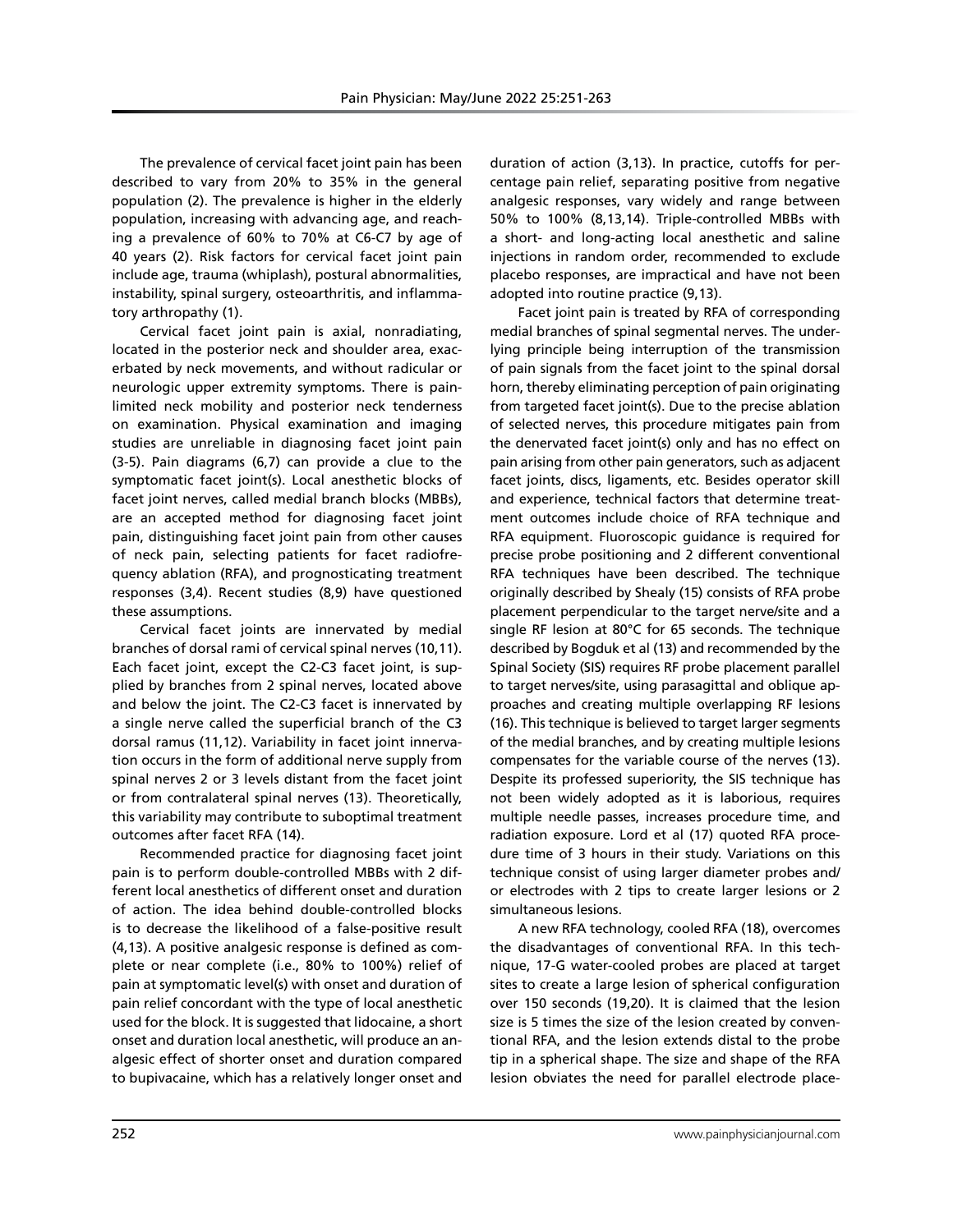ment and creation of multiple lesions by 2 separate approaches (18-20). A single parasagittal approach at each level suffices to create a lesion covering the posterior and middle third of the articular pillar, thereby significantly reducing procedure time and radiation exposure. A major limitation in widespread adoption of this technology is the overall cost/expenses incurred. In addition to the cost of the RFA generator unit, there are ongoing expenses of disposable equipment. Except for the RFA generator, all of the items used for cooled RFA are disposable (18).

There is an ongoing debate regarding the efficacy of cervical RFA. Previous reviews (21,22) have reported Level 2A or 2B evidence for cervical RFA for cervicogenic headaches and chronic neck pain, and discussed utility and effectiveness of cervical facet interventions in chronic neck pain. Prospective and retrospective studies (14,23,24) have demonstrated cervical facet joint RFA is an effective treatment for facet joint pain. This systematic review will review literature for randomized controlled trials (RCTs) on cervical RFA and provide an update on cervical facet RFA efficacy.

#### **METHODS**

#### Search Strategy

A computerized database search (inception to July 2021) of PubMed, Scopus, Web of Science, and Cochrane Reviews & Cochrane Central Register of Controlled Trials was performed. The search included manual searches of bibliographies of systematic and narrative reviews and cross references to the reviews. Key words used in the search were spinal pain (neck and cervical), facet joint pain, facet dysfunction, facet arthritis, degenerative spondylosis, post-laminectomy syndrome, spinal fusion, heat coagulation, radiofrequency nerve ablation, radiofrequency neurotomy.

#### Inclusion Criteria

RCTs on cervical RFA in patients with chronic cervical facet joint pain of  $> 3$  months duration were included for review. Studies were included if the procedures were fluoroscopically guided and controlled for false-positive responses (i.e., used comparative control or placebo control blocks). Both conventional RF and cooled RF techniques were included. Primary outcome measures included pain relief and duration of pain relief. Secondary outcome measures included function, sleep, mood, return to work, additional treatments (i.e., opioid use, injections, surgery), and complications.

#### Exclusion Criteria

Articles excluded from review were retrospective studies, nonrandomized prospective studies, cadaver studies, studies describing injection technique, ultrasound-guided injections, case reports/series, reviews, guidelines, letters, and expert opinions. Studies on therapeutic facet joint procedures, such as intraarticular steroid injections and therapeutic MBBs, were excluded.

#### **RESULTS**

#### Study Selection

Figure 1 shows flow diagram of the study selection using the Preferred Reporting Items for Systematic Reviews and Meta-Analyses process. Titles obtained from computerized database searches were initially screened via title alone followed by abstract review for exclusion criteria and inclusion criteria. Initial search revealed 2,447 titles of which 67 abstracts were reviewed by 2 physician reviewers (MS and SW) independently for exclusion and inclusion criteria resulting in 4 RCTs for further evaluation.

### Methodologic Quality and Risk of Bias Assessment

Table 1 shows risk of bias and Table 2 shows methodologic quality assessment. Two reviewers (MS and SW) evaluated and graded articles meeting inclusion criteria for risk of bias, methodologic quality, and grading evidence. Risk of bias of individual studies by Cochrane criteria (25) was completed with disagreements settled by discussion by the 2 reviewers. Quality of study was graded based on Interventional Pain Management Techniques-Quality Appraisal of Reliability and Risk of Bias Assessment (IPM-QRB) for randomized trials with disagreements between the 2 reviewers settled through discussion (26).

#### Level of Evidence

Evidence level was determined using the American Society of Interventional Pain Physicians (ASIPP) Grading of Evidence criteria (32) (Table 3). Evidence based on 5 levels of evidence was determined independently by 2 review authors (MS and SW). Disagreements, if any, were resolved by a third author (NS). None of the reviewers had any conflicts of interest. For the purpose of grading of evidence, high quality is determined as score of 32 to 48 on IPM-QRB and 8 or more on Cochrane criteria; moderate-quality evidence is score of 20 to 31 on IPM-QRB and 4 to 7 on Cochrane criteria;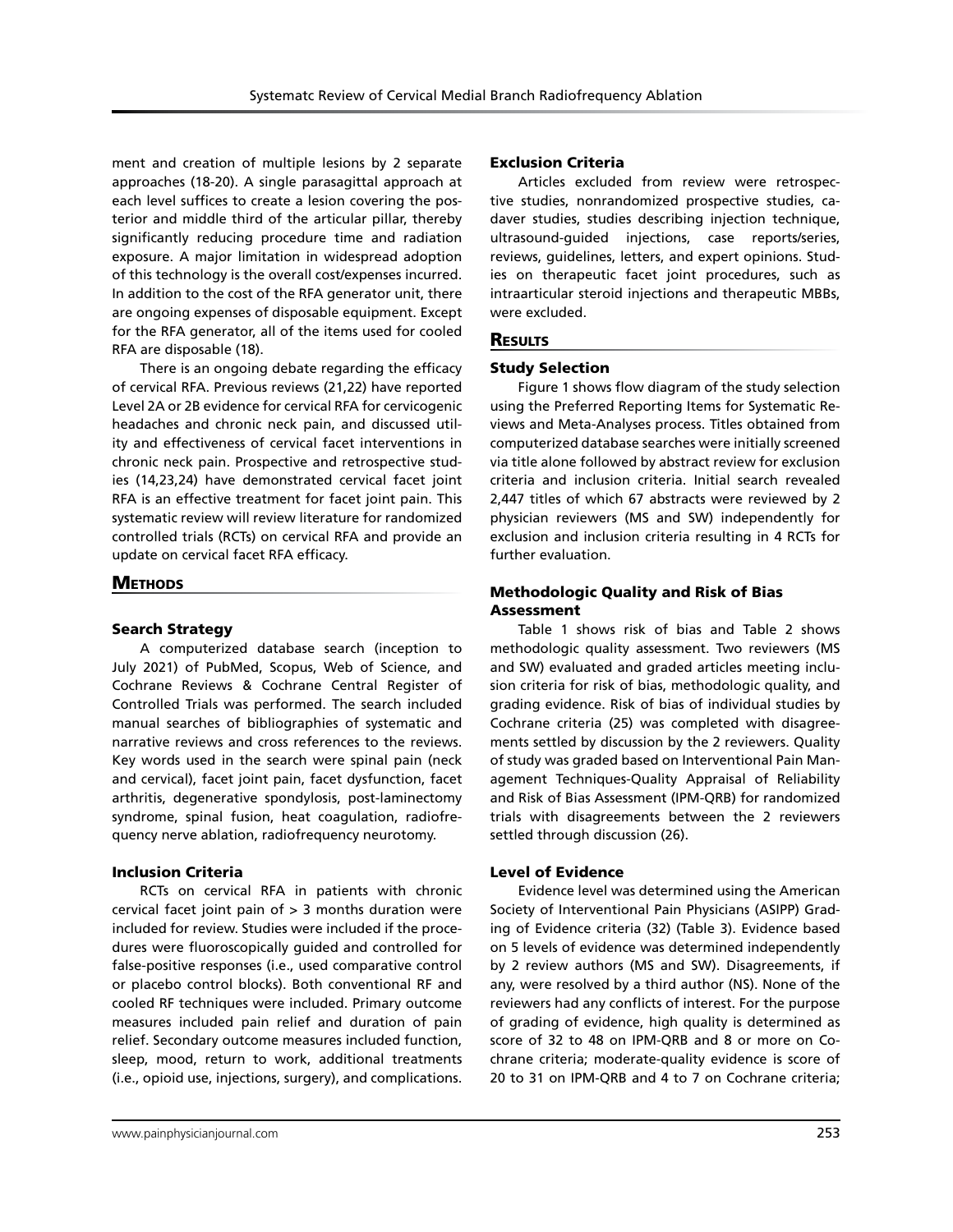

|  |  |  |  | Table 1. Risk of bias. |
|--|--|--|--|------------------------|
|--|--|--|--|------------------------|

| <b>Bias Domain</b>                                   | Haspeslagh | <b>Stovner</b> | <b>Wallis</b> | Lord |
|------------------------------------------------------|------------|----------------|---------------|------|
| Selection (Random sequence generation)               | Low        | Low            | Low           | Low  |
| Selection (Allocation concealment)                   | Low        | Low            | Low           | Low  |
| Selection (Groups similar at baseline)               | Low        | High           | Low           | Low  |
| Performance (Patient blinding)                       | High       | Low            | Low           | Low  |
| Performance (Care provider blinding)                 | High       | Low            | Low           | Low  |
| Performance (Co-interventions avoided or similar)    | High       | Low            | Low           | Low  |
| Performance (Compliance acceptable in all groups)    | Low        | Low            | Low           | Low  |
| Detection (Outcome assessor blinding)                | Low        | Low            | Low           | Low  |
| Detection (Timing of outcome assessment similar)     | Low        | Low            | Low           | Low  |
| Attrition (Dropout rate described & acceptable)      | Low        | Low            | Low           | Low  |
| Attrition (Patients analyzed in the allocated group) | Low        | Low            | Low           | Low  |
| Reporting (Selective outcome reporting)              | Low        | Low            | Low           | Low  |
| Other (Other sources of potential bias)              | Low        | Low            | Low           | Low  |

and low-quality evidence is score of < 20 on IPM-QRB and < 4 on Cochrane criteria (25,26,32).

## Study Characteristics

Four randomized controlled studies met inclusion criteria and were selected for this review. The study by

Wallis et al (27) is a subanalysis of Lord et al (17) and described the effect of cervical RFA on psychological distress.

## **Percutaneous** Radiofrequency Neurotomy for Chronic Cervical Zygapophyseal Joint Pain (Cochrane 13/13; IPM-QRB 37)

Lord et al (17) described treatment response to percutaneous cervical RFA in 24 chronic neck pain/whiplash patients in a randomized, sham-controlled, operator-blinded trial. Diagnoses of facet joint pain was based on complete pain relief after MBBs with lidocaine and bupivacaine and no pain relief with saline in 24/54 patients. The RFA technique consisted of 2 to 3 RF lesions at 80°C for 90 seconds at each level using parasagittal and oblique approaches. The sham technique was similar to the RFA technique, except probe temperature was maintained at 37°C for 90 seconds. At 3-months follow-up, active treatment was offered to all patients with ongoing pain in the control and treatment groups.

Primary treatment outcomes were measured by the Visual Analog Scale (VAS) and the McGill Pain Questionnaire (MPQ) at 3-5 days, 2-3 weeks, and 3 months. Secondary outcomes were activities of daily living (ADLs), residual pain, and need for ongoing treatment. Success was defined as pain of 0 to 5 on the 0-100 VAS, word count < 3/20 on the

MPQ, restoration of 4 self-identified ADLs, "absence of usual pain," and no further/additional treatment for the "same" pain. Median time to return of 50% of pre-RFA pain level was estimated. Treatment failures were defined as no pain relief or pain return to at least 50% of preoperative level.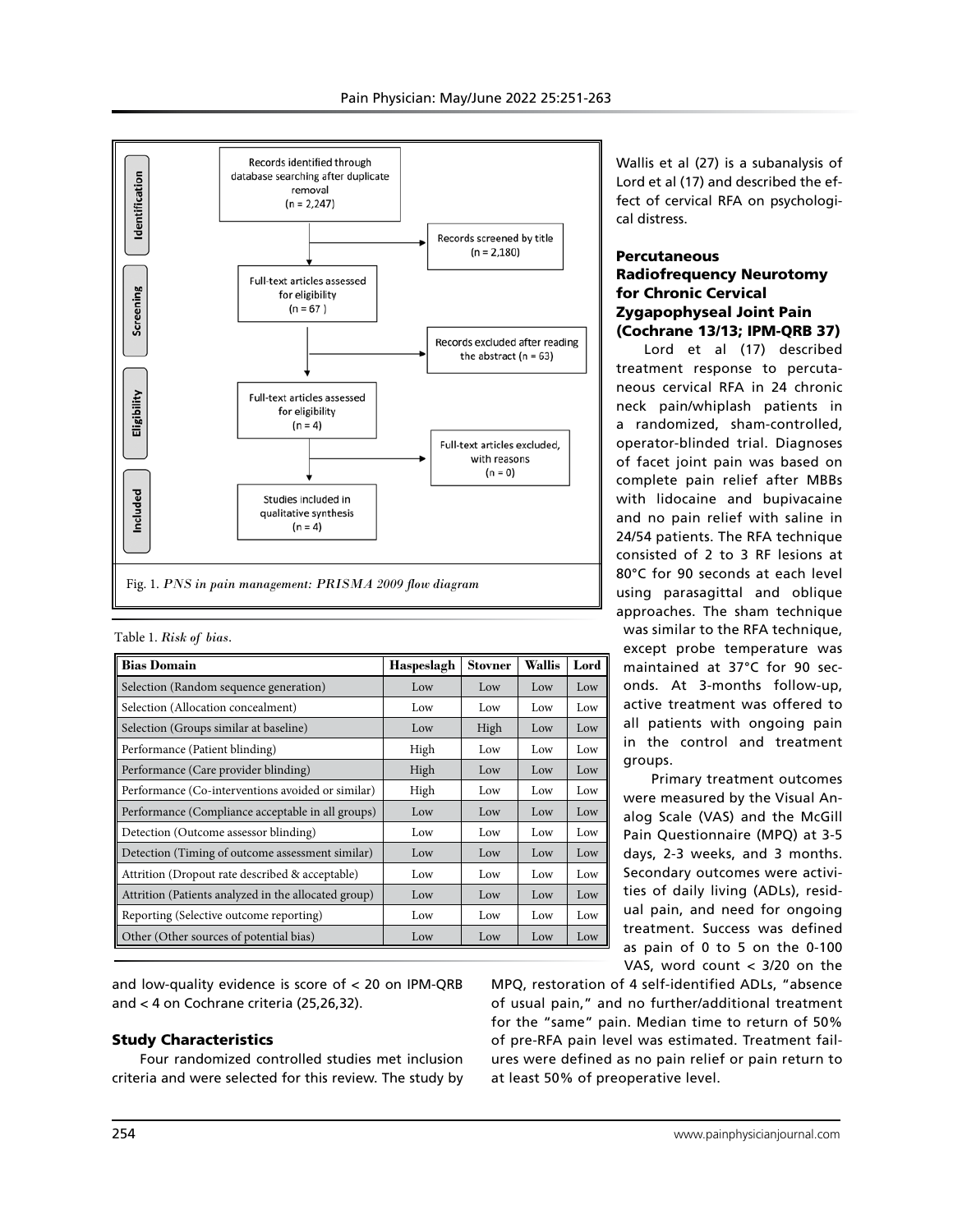|      |                                                                                                                                                                         | <b>Scoring</b>   | Author<br>Haspelagh | <b>Author</b><br><b>Stovner</b> | <b>Author</b><br>Wallis | Author<br>Lord |
|------|-------------------------------------------------------------------------------------------------------------------------------------------------------------------------|------------------|---------------------|---------------------------------|-------------------------|----------------|
| I.   | <b>CONSORT OR SPIRIT</b>                                                                                                                                                |                  |                     |                                 |                         |                |
| 1.   | Trial Design Guidance and Reporting                                                                                                                                     |                  |                     |                                 |                         |                |
|      | Trial designed without any guidance                                                                                                                                     | $\boldsymbol{0}$ |                     |                                 |                         |                |
|      | Trial designed utilizing other than<br>CONSORT or SPIRIT criteria                                                                                                       | 1                | 1                   | $\mathbf{1}$                    | $\mathbf{1}$            | 1              |
|      | Trial implies it was based on CONSORT or<br>SPIRIT without clear description                                                                                            | 2                |                     |                                 |                         |                |
|      | Explicit use of CONSORT or SPIRIT<br>with identification of criteria                                                                                                    | 3                |                     |                                 |                         |                |
| Π.   | <b>DESIGN FACTORS</b>                                                                                                                                                   |                  |                     |                                 |                         |                |
| 2.   | Trial Design and Type of Control                                                                                                                                        |                  |                     |                                 |                         |                |
|      | Poorly designed control group (quasi-<br>selection, convenient sampling)                                                                                                | $\boldsymbol{0}$ |                     |                                 |                         |                |
|      | Proper active-control or sham procedure<br>with injection of active agent                                                                                               | 2                | 2                   |                                 |                         |                |
|      | Proper placebo control (no active<br>solutions into active structures)                                                                                                  | 3                |                     | 3                               | 3                       | 3              |
| 3.   | Setting/Physician                                                                                                                                                       |                  |                     |                                 |                         |                |
|      | General setting with no specialty<br>affiliation and general physician                                                                                                  | $\boldsymbol{0}$ |                     |                                 |                         |                |
|      | Specialty of anesthesia/PMR/neurology, etc                                                                                                                              | $\mathbf{1}$     | 1                   | $\mathbf{1}$                    |                         |                |
|      | Interventional pain management with<br>interventional pain management physician                                                                                         | 2                |                     |                                 | $\overline{2}$          | $\overline{2}$ |
| 4.   | Imaging                                                                                                                                                                 |                  |                     |                                 |                         |                |
|      | <b>Blind</b> procedures                                                                                                                                                 | $\boldsymbol{0}$ |                     |                                 |                         |                |
|      | Ultrasound                                                                                                                                                              | $\mathbf{1}$     |                     |                                 |                         |                |
|      | CT                                                                                                                                                                      | 2                |                     |                                 |                         |                |
|      | Fluoro                                                                                                                                                                  | 3                | 3                   | 3                               | 3                       | 3              |
| 5.   | Sample Size                                                                                                                                                             |                  |                     |                                 |                         |                |
|      | < 50 patients in the study without appropriate<br>sample size determination                                                                                             | 0                |                     |                                 |                         |                |
|      | Sample size calculation with < 25 patients in each group                                                                                                                | $\mathbf{1}$     | 1                   | 1                               | 1                       | 1              |
|      | Appropriate sample size calculation with<br>at least 25 patients in each group                                                                                          | 2                |                     |                                 |                         |                |
|      | Appropriate sample size calculation<br>with 50 patients in each group                                                                                                   | 3                |                     |                                 |                         |                |
| 6.   | Statistical Methodology                                                                                                                                                 |                  |                     |                                 |                         |                |
|      | None or inappropriate                                                                                                                                                   | $\boldsymbol{0}$ |                     |                                 |                         |                |
|      | Appropriate                                                                                                                                                             | $\mathbf{1}$     | 1                   | $\mathbf{1}$                    | $\mathbf{1}$            | $\mathbf{1}$   |
| III. | PATIENT FACTORS                                                                                                                                                         |                  |                     |                                 |                         |                |
| 7.   | Inclusiveness of Population                                                                                                                                             |                  |                     |                                 |                         |                |
| 7a.  | For epidural procedures:                                                                                                                                                |                  |                     |                                 |                         |                |
|      | Poorly identified mixed population                                                                                                                                      | $\boldsymbol{0}$ |                     |                                 |                         |                |
|      | Clearly identified mixed population                                                                                                                                     | $\mathbf{1}$     |                     |                                 |                         |                |
|      | Disorders specific trials (ie, well-defined spinal stenosis<br>and disc herniation, disorder specific, disc herniation<br>or spinal stenosis, or post-surgery syndrome) | 2                |                     |                                 |                         |                |

Table 2. *Assessment of methodologic quality of randomized trials of interventional techniques: Item checklist for assessment of RCTs of IPM techniques utilizing IPM-QRB.*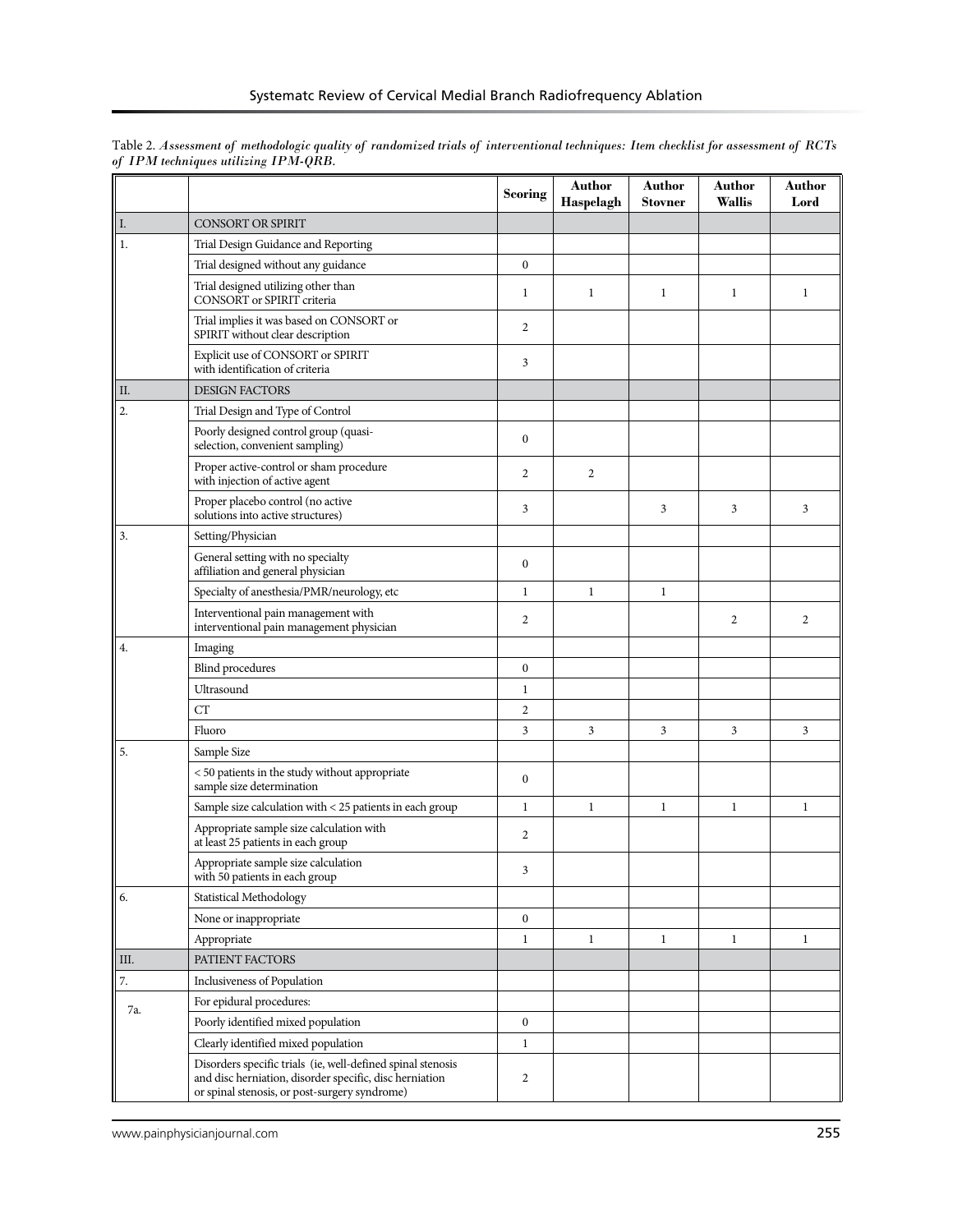|     |                                                                                                                                   | Scoring          | Author<br>Haspelagh | Author<br>Stovner | Author<br>Wallis | Author<br>Lord   |
|-----|-----------------------------------------------------------------------------------------------------------------------------------|------------------|---------------------|-------------------|------------------|------------------|
|     | For facet or sacroiliac joint interventions:                                                                                      |                  |                     |                   |                  |                  |
| 7b. | No diagnostic blocks                                                                                                              | $\mathbf{0}$     | $\mathbf{0}$        | $\mathbf{0}$      |                  |                  |
|     | Selection with single diagnostic blocks                                                                                           | 1                |                     |                   |                  |                  |
|     | Selection with placebo or dual diagnostic blocks                                                                                  | $\overline{c}$   |                     |                   | 2                | 2                |
| 8.  | Duration of Pain (at least 80% of Patients)                                                                                       |                  |                     |                   |                  |                  |
|     | $<$ 3 months                                                                                                                      | $\mathbf{0}$     | $\theta$            | $\theta$          | $\Omega$         | $\mathbf{0}$     |
|     | 3 to 6 months                                                                                                                     | 1                |                     |                   |                  |                  |
|     | $> 6$ months                                                                                                                      | $\overline{2}$   | $\overline{2}$      | $\overline{2}$    | 2                | 2                |
| 9.  | <b>Previous Treatments</b>                                                                                                        |                  |                     |                   |                  |                  |
|     | Conservative management, including drug therapy,<br>exercise therapy, physical therapy, etc                                       |                  |                     |                   |                  |                  |
|     | Were not utilized in a structured fashion                                                                                         | $\bf{0}$         | $\boldsymbol{0}$    | $\boldsymbol{0}$  | $\mathbf{0}$     | $\boldsymbol{0}$ |
|     | Were utilized sporadically in a structured fashion                                                                                | 1                |                     |                   |                  |                  |
|     | Were utilized in a structured fashion                                                                                             | $\overline{c}$   |                     |                   |                  |                  |
| 10. | Duration of Follow-up with Appropriate Interventions                                                                              |                  |                     |                   |                  |                  |
|     | Three months or less for epidural or facet joint procedures,<br>etc and 6 months for intradiscal procedures and implantables      | $\boldsymbol{0}$ |                     |                   | $\mathbf{0}$     | $\boldsymbol{0}$ |
|     | Six months for epidural or facet joint procedures, etc, or<br>one year for intradiscal procedures or implantables                 | $\mathbf{1}$     | 1                   |                   | 1                | 1                |
|     | One year for epidurals or facet joint procedures, etc, and 2<br>years or longer for discal procedures and implantables            | $\overline{2}$   |                     |                   |                  |                  |
|     | Two years or longer for epidurals and facet joint procedures,<br>etc, or 5 years or longer for discal procedures and implantables | 3                |                     | 3                 |                  |                  |
| IV. | <b>OUTCOMES</b>                                                                                                                   |                  |                     |                   |                  |                  |
| 11. | <b>Outcomes Assessment</b>                                                                                                        |                  |                     |                   |                  |                  |
|     | No significant descriptions of outcomes or $<$ 20% change                                                                         | $\boldsymbol{0}$ |                     |                   |                  |                  |
|     | Pain rating with decrease of 2 points or > 20% reduction                                                                          | $\mathbf{1}$     | 1                   |                   |                  |                  |
|     | Functional status improvement of 20%                                                                                              | 1                |                     |                   |                  |                  |
|     | Pain rating and functional status improvement<br>with decrease of $> 20\%$                                                        | 2                |                     | 2                 |                  |                  |
|     | Pain rating with decrease of 50% or decrease of 3 points                                                                          | 2                |                     |                   |                  |                  |
|     | Functional status improvement with 50% or<br>40% reduction in disability scores                                                   | 2                |                     |                   |                  |                  |
|     | Significant improvement with pain and function<br>$\geq$ 50% or 3 points and 40% reduction                                        | 4                |                     |                   |                  | 4                |
| 12. | Analysis of All Randomized Patients in the Group                                                                                  |                  |                     |                   |                  |                  |
|     | Not performed                                                                                                                     | $\mathbf{0}$     |                     |                   |                  |                  |
|     | Performed without intent-to-treat analysis without inclusion of<br>all randomized patients                                        | 1                | $\mathbf{1}$        | $\mathbf{1}$      | $\mathbf{1}$     | 1                |
|     | All patients included with or without intent-to-treat analysis                                                                    | 2                |                     |                   |                  |                  |
| 13. | Description of Dropout Rate                                                                                                       |                  |                     |                   |                  |                  |
|     | No description                                                                                                                    | $\bf{0}$         |                     |                   |                  |                  |
|     | < 20% withdrawal in one year in any group                                                                                         | $\mathbf{1}$     |                     |                   |                  |                  |
|     | < 30% withdrawal at 2 years in any group                                                                                          | 2                | $\overline{c}$      | 1                 | 1                | $\mathbf{1}$     |

Table 2 (cont.). Assessment of methodologic quality of randomized trials of interventional techniques: Item checklist for assessment of RCTs of IPM techniques utilizing IPM-QRB.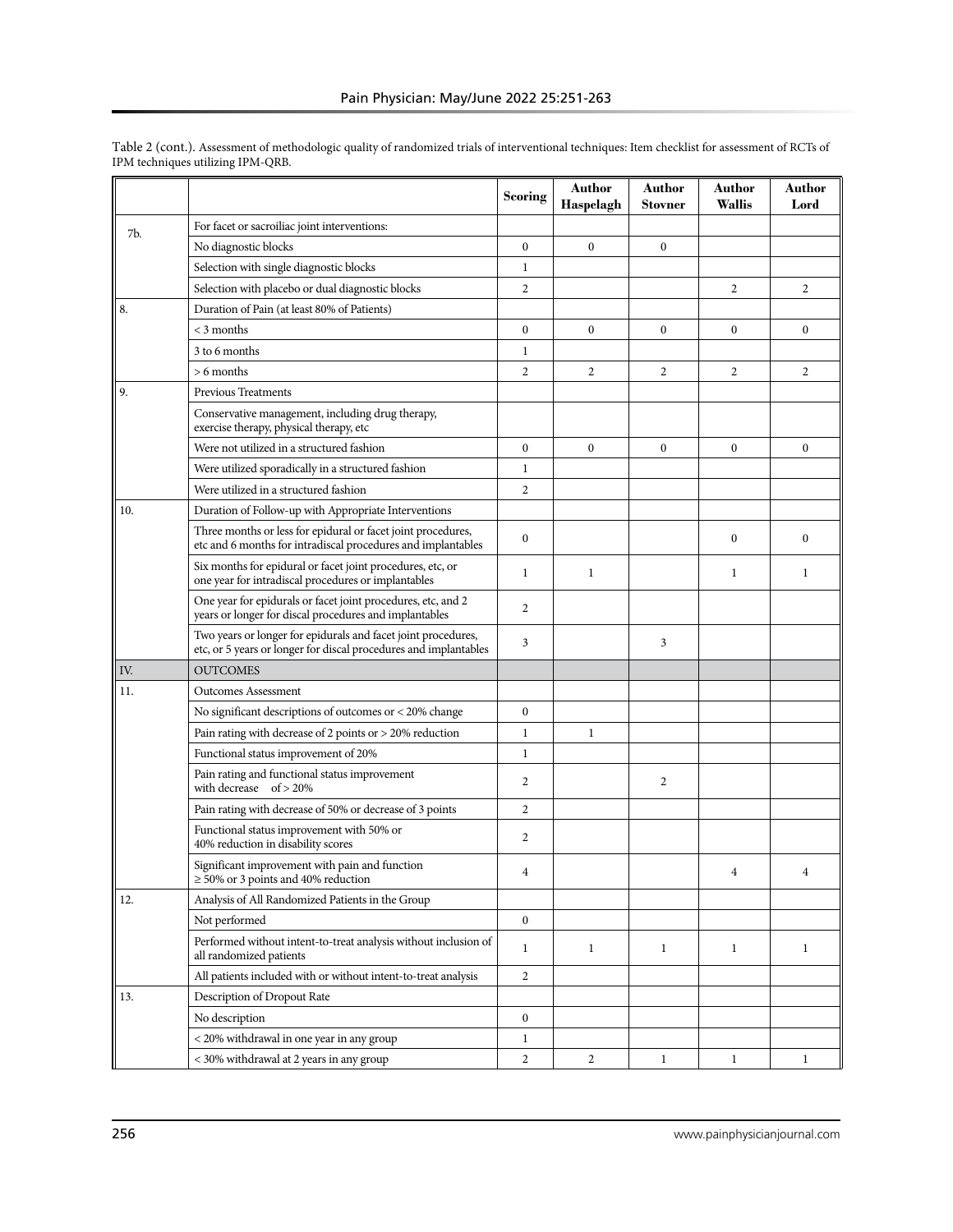|       |                                                                                                                                                                                                  | <b>Scoring</b>   | Author<br>Haspelagh | Author<br>Stovner | Author<br><b>Wallis</b> | Author<br>Lord |
|-------|--------------------------------------------------------------------------------------------------------------------------------------------------------------------------------------------------|------------------|---------------------|-------------------|-------------------------|----------------|
| 14.   | Similarity of Groups at Baseline for<br><b>Important Prognostic Indicators</b>                                                                                                                   |                  |                     |                   |                         |                |
|       | Groups dissimilar with influence on outcomes                                                                                                                                                     | $\boldsymbol{0}$ |                     |                   |                         |                |
|       | Groups dissimilar without influence on outcomes                                                                                                                                                  | $\mathbf{1}$     |                     |                   |                         |                |
|       | Groups similar                                                                                                                                                                                   | 2                | $\overline{2}$      | 2                 | $\overline{2}$          | $\overline{2}$ |
| 15.   | Role of Co-Interventions                                                                                                                                                                         |                  |                     |                   |                         |                |
|       | Dissimilar co-interventions                                                                                                                                                                      | $\boldsymbol{0}$ | $\bf{0}$            |                   |                         |                |
|       | No co-interventions or similar co-interventions                                                                                                                                                  | $\mathbf 1$      |                     | $\mathbf{1}$      | $\mathbf{1}$            | $\mathbf{1}$   |
| V.    | <b>RANDOMIZATION</b>                                                                                                                                                                             |                  |                     |                   |                         |                |
| 16.   | Method of Randomization                                                                                                                                                                          |                  |                     |                   |                         |                |
|       | Quasi-randomized or poorly randomized or not described                                                                                                                                           | $\boldsymbol{0}$ | $\mathbf{0}$        | $\boldsymbol{0}$  |                         |                |
|       | Adequate randomization (coin toss, drawing of<br>balls of different colors, drawing of ballots)                                                                                                  | 1                |                     |                   |                         |                |
|       | High-quality randomization (Computer generated<br>random sequence, preordered sealed envelopes,<br>sequentially ordered vials, telephone call,<br>preordered list of treatment assignments, etc) | $\overline{c}$   |                     |                   | 2                       | 2              |
| VI.   | ALLOCATION CONCEALMENT                                                                                                                                                                           |                  |                     |                   |                         |                |
| 17.   | Concealed Treatment Allocation                                                                                                                                                                   |                  |                     |                   |                         |                |
|       | Poor concealment of allocation (open enrollment)                                                                                                                                                 | $\mathbf{0}$     | $\mathbf{0}$        |                   |                         |                |
|       | Adequate concealment of allocation<br>with potential for identification                                                                                                                          | $\mathbf{1}$     |                     |                   |                         |                |
|       | High-quality concealment with strict controls (independent<br>assignment without influence on the assignment sequence)                                                                           | $\overline{c}$   |                     | $\overline{2}$    | 2                       | 2              |
| VII.  | <b>BLINDING</b>                                                                                                                                                                                  |                  |                     |                   |                         |                |
| 18.   | <b>Patient Blinding</b>                                                                                                                                                                          |                  |                     |                   |                         |                |
|       | Patients not blinded                                                                                                                                                                             | $\boldsymbol{0}$ | $\boldsymbol{0}$    | $\boldsymbol{0}$  |                         |                |
|       | Patients blinded adequately                                                                                                                                                                      | $\mathbf{1}$     |                     |                   | $\mathbf{1}$            | $\mathbf{1}$   |
| 19.   | Care Provider Blinding                                                                                                                                                                           |                  |                     |                   |                         |                |
|       | Not blinded                                                                                                                                                                                      | $\mathbf{0}$     | $\mathbf{0}$        | $\mathbf{0}$      |                         |                |
|       | Blinded                                                                                                                                                                                          | 1                |                     |                   | 1                       | $\mathbf{1}$   |
| 20.   | <b>Outcome Assessor Blinding</b>                                                                                                                                                                 |                  |                     |                   |                         |                |
|       | Not blinded                                                                                                                                                                                      | $\boldsymbol{0}$ |                     |                   |                         |                |
|       | Blinded performed by independent assessor                                                                                                                                                        | 1                | 1                   | $\mathbf{1}$      | $\mathbf{1}$            | 1              |
| VIII. | CONFLICTS OF INTEREST                                                                                                                                                                            |                  |                     |                   |                         |                |
| 21.   | Funding and Sponsorship                                                                                                                                                                          |                  |                     |                   |                         |                |
|       | Trial included industry employees                                                                                                                                                                | $-3$             |                     |                   |                         |                |
|       | Industry employees involved; high levels of<br>funding with remunerations by industry or<br>an organization funded with conflicts                                                                | $-3$             |                     |                   |                         |                |
|       | Industry or organizational funding with reimbursement<br>of expenses with some involvement                                                                                                       | $\boldsymbol{0}$ |                     |                   |                         |                |
|       | Industry or organization funding of<br>expenses without involvement                                                                                                                              | $\mathbf{1}$     |                     |                   |                         |                |
|       | Funding by internal resources only                                                                                                                                                               | 2                | $\overline{c}$      | $\mathbf{2}$      | $\overline{2}$          | $\overline{2}$ |
|       | Governmental funding without conflict,<br>such as NIH, NHS, AHRQ                                                                                                                                 | 3                |                     |                   |                         |                |

Table 2 (cont.). Assessment of methodologic quality of randomized trials of interventional techniques: Item checklist for assessment of RCTs of IPM techniques utilizing IPM-QRB.

www.painphysicianjournal.com **257**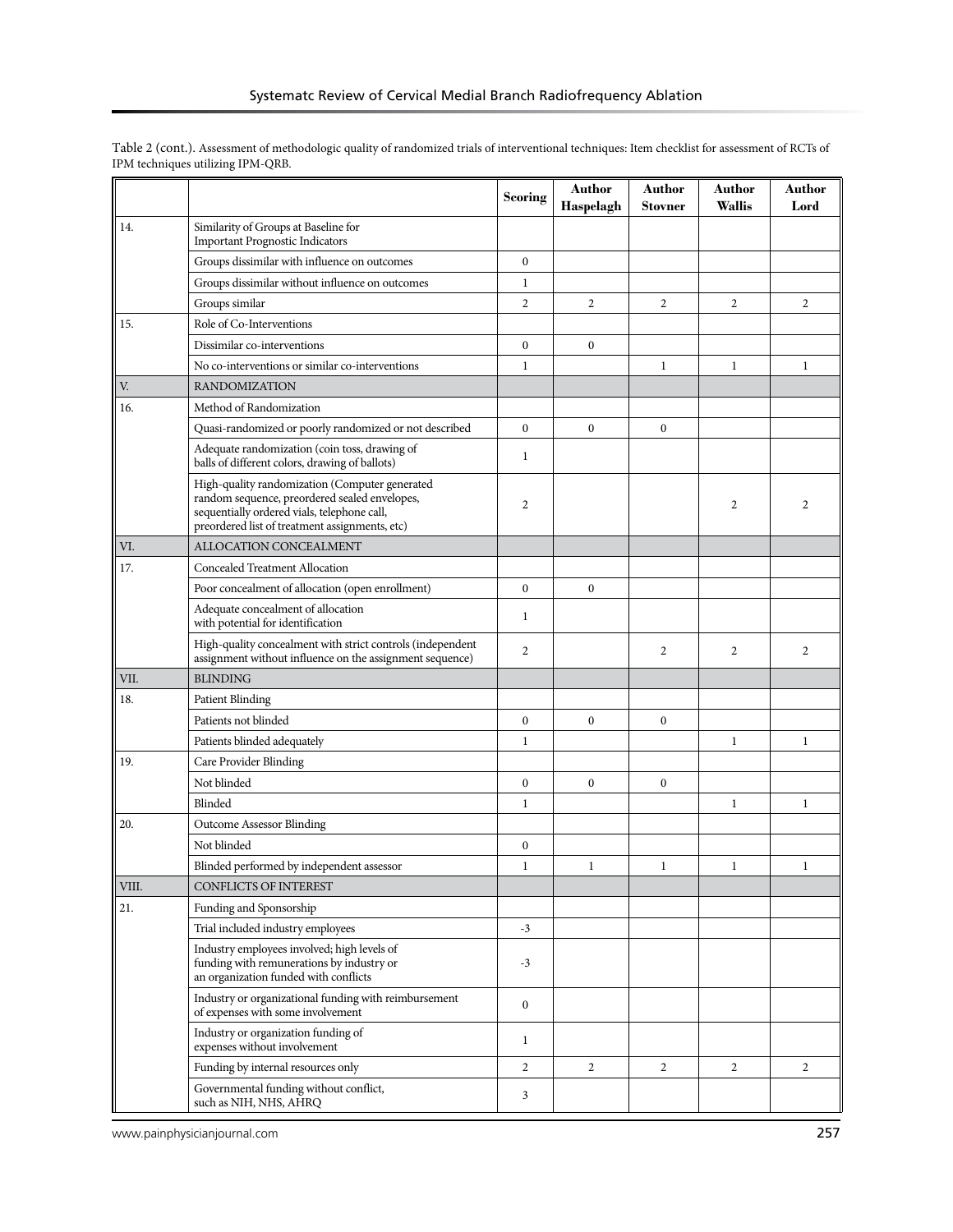|                    |                                                 | <b>Scoring</b> | <b>Author</b><br>Haspelagh | <b>Author</b><br><b>Stovner</b> | <b>Author</b><br><b>Wallis</b> | <b>Author</b><br>Lord |
|--------------------|-------------------------------------------------|----------------|----------------------------|---------------------------------|--------------------------------|-----------------------|
| 22.                | Conflicts of Interest                           |                |                            |                                 |                                |                       |
|                    | None described or disclosed or implied conflict | $\mathbf{0}$   |                            |                                 |                                |                       |
|                    | Marginally disclosed                            |                |                            |                                 |                                |                       |
|                    | Well-described or implied with minor conflicts  | 2              |                            |                                 |                                |                       |
|                    | Well-disclosed or implied with no conflicts     | 3              | 3                          | 3                               | 3                              | 3                     |
|                    | Hidden                                          | $^{-1}$        |                            |                                 |                                |                       |
|                    | Misleading                                      | $-2$           |                            |                                 |                                |                       |
|                    | Major impact related to conflicts               | $-3$           |                            |                                 |                                |                       |
| TOTAL<br>  MAXIMUM |                                                 | 50             | 24                         | 30                              | 37                             | 37                    |

Table 2 (cont.). Assessment of methodologic quality of randomized trials of interventional techniques: Item checklist for assessment of RCTs of IPM techniques utilizing IPM-QRB.

Abbreviations: RCTs, randomized controlled trials; CONSORT, Consolidated Standards of Reporting Trials; SPIRIT, Standard Protocol Items: Recommendations for Interventional Trials; PMR, polymyalgia rheumatic; CT, computed tomography; Fluoro, fluoroscopy; NIH, National Institute of Health; NHS, National Health Service; AHRQ, Agency for Healthcare Research and Quality.

#### Table 3. *ASIPP grading of evidence.*

| Level I   | Evidence obtained from multiple relevant high-quality randomized controlled trials<br>OR.<br>Evidence obtained from multiple high-quality diagnostic accuracy studies                                                                                                                                                                                                                                                    |
|-----------|--------------------------------------------------------------------------------------------------------------------------------------------------------------------------------------------------------------------------------------------------------------------------------------------------------------------------------------------------------------------------------------------------------------------------|
| Level II  | Evidence obtained from at least one relevant high-quality randomized controlled trial or multiple relevant moderate- or low-<br>quality randomized controlled trials<br>OR.<br>Evidence obtained from at least one high-quality diagnostic accuracy study or multiple moderate- or low-quality diagnostic<br>accuracy studies                                                                                            |
| Level III | Evidence obtained from at least one relevant moderate- or low-quality randomized controlled trial study<br>OR.<br>Evidence obtained from at least one relevant high-quality nonrandomized trial or observational study with multiple moderate- or<br>low-quality observational studies<br><b>OR</b><br>Evidence obtained from at least one moderate-quality diagnostic accuracy study in addition to low-quality studies |
| Level IV  | Evidence obtained from multiple moderate- or low-quality relevant observational studies<br>OR.<br>Evidence obtained from multiple relevant low-quality diagnostic accuracy studies                                                                                                                                                                                                                                       |
| Level V   | Opinion or consensus of large group of clinicians and/or scientists                                                                                                                                                                                                                                                                                                                                                      |

Abbreviation: ASIPP, American Society of Interventional Pain Physicians.

## Resolution of Psychological Distress of Whiplash Patients Following Treatment by Radiofrequency Neurotomy: A Randomized, Double-blind, Placebo-Controlled Trial (Cochrane 13/13; IPM-QRB 37)

Wallis et al (27) described effects of RFA on psychological distress in a subgroup of patients from Lord et al (17). Of the 24 patients in Lord et al (17), 7 patients with concurrent pain from untreated facet joints were excluded. Seventeen patients, 9 pain free (6 in active group and 3 in control group) and 8 with ongoing pain (3 in active and 5 in control group) at 3 months were included in the subgroup analyses. Patients were evaluated for pain and psychological status at baseline and 3 months after RFA by psychologist blinded to treatment groups. Resolution of psychological distress was defined as return to normal for all previously elevated scores on

The Symptom Checklist-90-Revised (SCL-90-R) or decrease in somatization and at least 7 of the 8 subscales of SCL-90-R in normal range.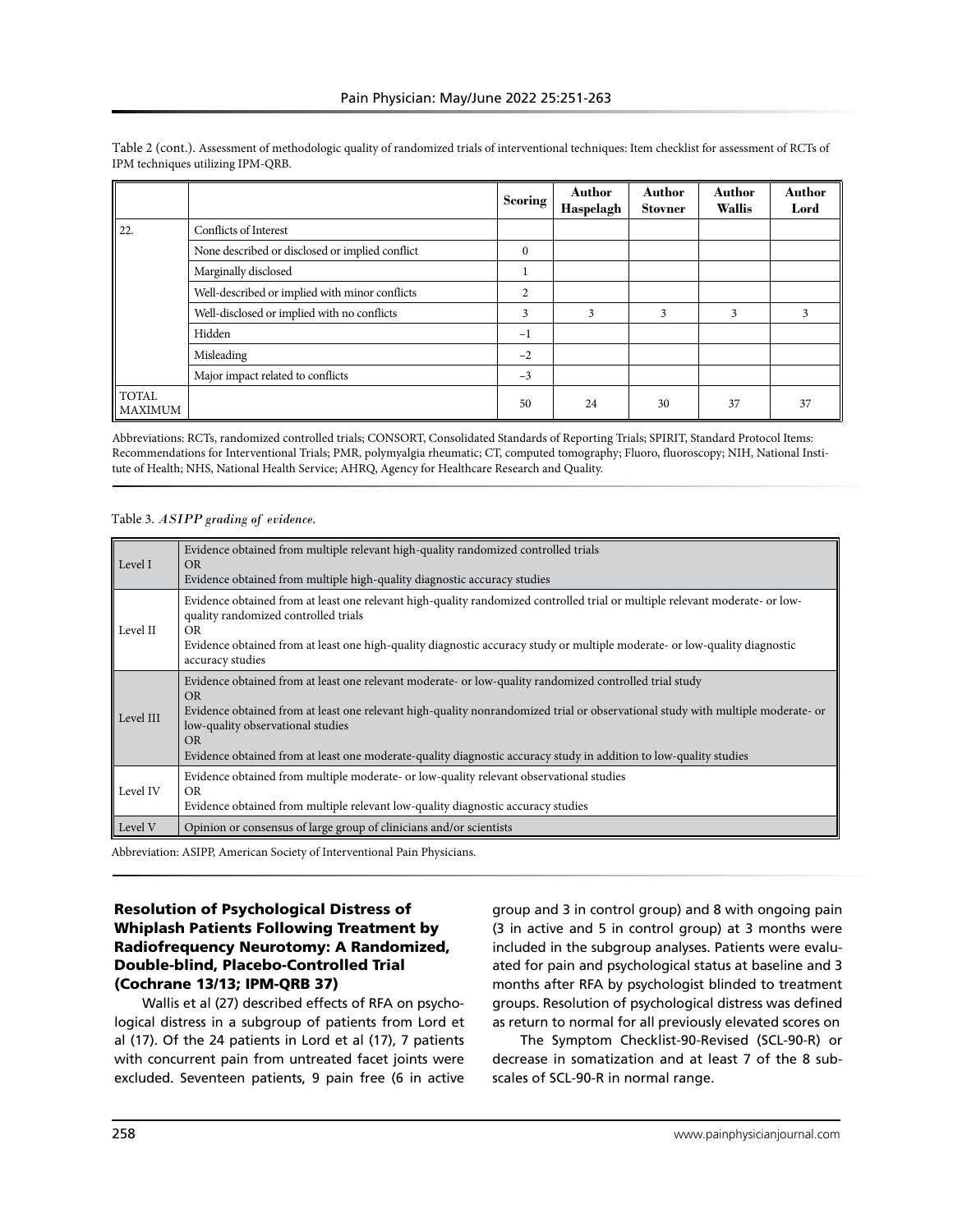## Radiofrequency Denervation of Facet Joints C2-C6 in Cervicogenic Headache: A Randomized, Double-blind, Sham-Controlled Study (Cochrane 12/13, IPM-QRB 30)

Stovner et al (28) randomized 12 patients with unilateral chronic cervicogenic headaches, diagnosed by Sjaastad et al clinical criteria (29) (Table 4), to receive RFA or control/sham treatment. RFA of C2-C3 to C6-C7 facet joints consisted of 3 to 4 RF lesions at 85°C for 60 seconds by posterolateral approach. The procedure for control/ sham group was similar to treatment group, except no RF lesions were created. Operator was not blinded, but patients and assessors were blinded to treatment allocation.

Patients were followed up at 1, 3, 6, 12, 18, and 24 months after RFA. Primary outcome was number of days with moderate-severe pain, pain reduction of at least 30% was considered as clinically significant on a 14-day pain log. Secondary outcomes were pain severity on categorical pain scale (no pain  $= 0$ , mild pain  $= 1$ , moderate pain = 2, severe pain = 3), duration of pain, analgesic use, cervical range of motion (ROM), and pressure thresholds at follow-up.

## Randomized Controlled Trial of Cervical Radiofrequency Lesions as a Treatment for Cervicogenic Headache (Cochrane 10/13, IPM-QRB 24)

Table 4. *Sjaastad criteria for cervicogenic headache.*

Haspeslagh et al (30) performed RFA in patients

with cervicogenic headaches. Thirty patients, fulfilling Sjaastad et al criteria (29) (Table 4), were randomized to RFA or local injection groups. Each group was offered treatment in a 3-step process, based on response to previous treatment. RFA group was treated with RFA of C3-C6 medial branches (step 1). At 8 weeks, nonresponders underwent diagnostic segmental nerve blocks at tender levels. Those with 50% pain reduction to segmental nerve bocks were treated with RFA of the dorsal root ganglion (DRG) (step 2). Nonresponders to step 2 at 8 weeks were treated with transcutaneous electrical nerve stimulation (TENS) (step 3). The RFA technique consisted of a single lesion at 67°C for 60 seconds at each level with fluoroscopic guidance.

The control group received local anesthetic block of greater occipital nerve (GON) (step 1), and repeated at 8 weeks in nonresponders (step 2). Nonresponders to step 2 at 8 weeks were treated with TENS unit (step 3). GON block was performed 2 cm lateral and 2 cm inferior to the external occipital protuberance with 2 mL of 0.5% bupivacaine.

Primary outcomes were mean VAS over one week and global perceived effect (GPE). Secondary outcomes were days with headache, intensity of headache, and quality of life. Outcomes were assessed 4 weeks before treatment and posttreatment at 8 weeks and 4, 6, 8, 10, and 12 months after initial treatment by a blinded investigator. Successful treatment was defined as 20-mm

| <b>Criteria</b>                                                                                                                                                                                                           | <b>Definition</b>                                                                                                                                                                                                                                                                                                                                                       |  |  |
|---------------------------------------------------------------------------------------------------------------------------------------------------------------------------------------------------------------------------|-------------------------------------------------------------------------------------------------------------------------------------------------------------------------------------------------------------------------------------------------------------------------------------------------------------------------------------------------------------------------|--|--|
| Major Signs<br>and Symptoms<br>(Obligatory for<br>Diagnosis)                                                                                                                                                              | Unilaterality of the head pain, without side shift<br>Provocation of the attack<br>Pain triggered by neck movement and/or sustained head positioning<br>Pain elicited by external pressure over the ipsilateral upper, posterior neck region, or occipital region<br>Ipsilateral neck, shoulder, and arm pain that is nonradicular<br>Reduced ROM of the cervical spine |  |  |
| Pain Characteristics                                                                                                                                                                                                      | Nonclustering pain episodes<br>Pain episodes of varying duration or fluctuating continuous pain<br>Moderate, nonexcruciating pain, usually of nonthrobbing nature<br>Pain starting in the neck, eventually spreading to oculo-fronto-temporal areas, where maximum pain is often located                                                                                |  |  |
| Anesthetic blockade of the major occipital nerve and/or C2 nerve root on the symptomatic side abolishes pain transiently<br>Other Important<br>Female gender<br>Criteria<br>History of head and/or neck trauma (whiplash) |                                                                                                                                                                                                                                                                                                                                                                         |  |  |
| Minor, Rare,<br>Nonobligatory<br>Signs or Symptoms                                                                                                                                                                        | Autonomic signs and symptoms<br>Nausea<br>Vomiting<br>Ipsilateral edema, flushing (mostly periocular)<br><b>Dizziness</b><br>Phono- and photophobia<br>Ipsilateral blurred vision to the pain<br>Difficulties swallowing                                                                                                                                                |  |  |

Abbreviation: ROM, range of motion.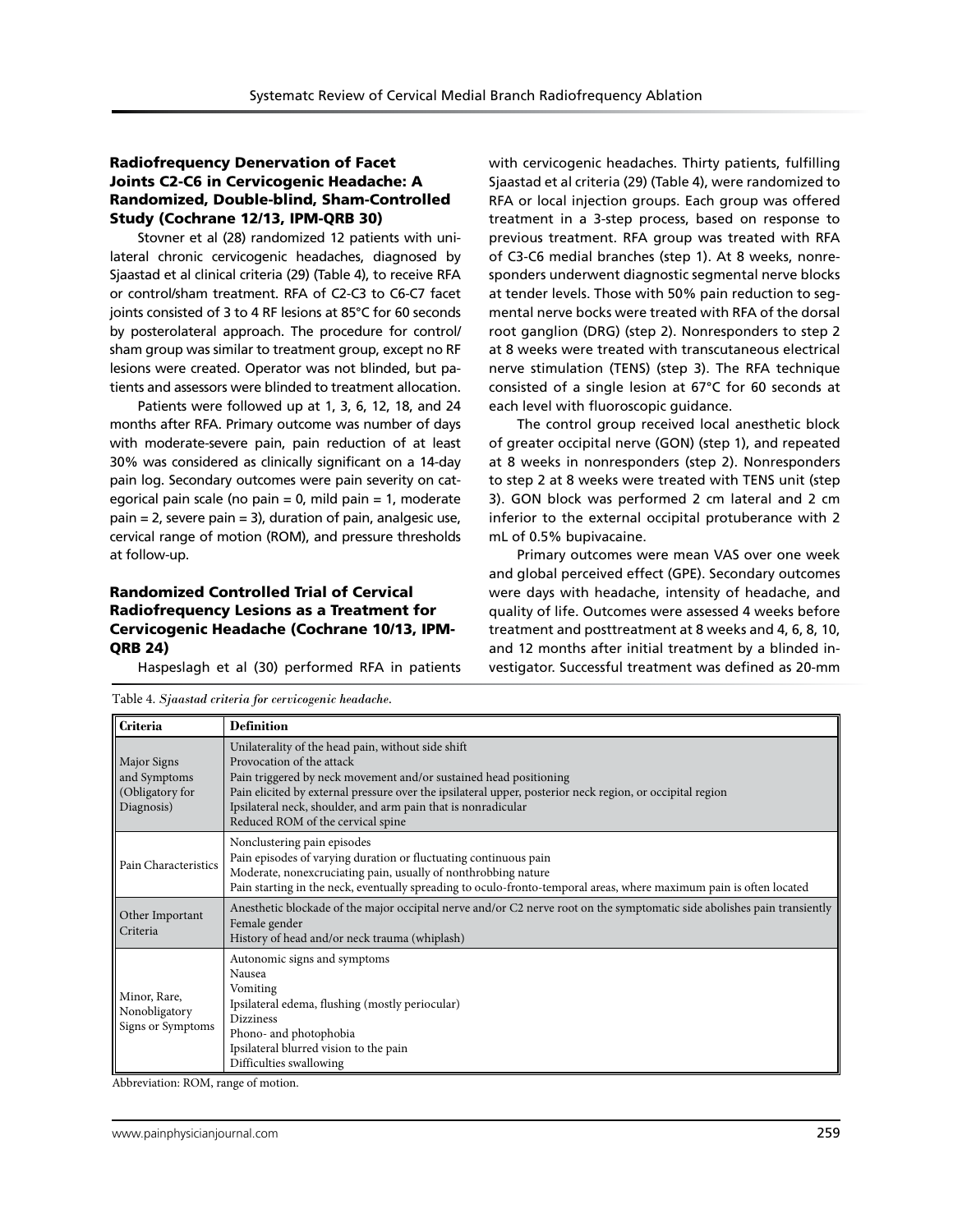mean VAS over a period of one week and GPE of +2 or  $+3$  on a 7-point scale (-3 to  $+3$ ).

## Pain Relief and Duration of Relief

In Lord et al (17), 7 out of 12 in active (RFA) group vs 1 out of 12 in control (sham) group were pain free at 27 weeks. Median time to return of 50% preoperative pain level was 263 days in the active group and 8 days in the control group. No pain relief was reported in 3 out of 12 RFA patients and 6 out of 12 control patients. Flow charts detailing both treatment groups and treatment responses with follow-up were not provided. Loss to follow-ups were not reported.

In Stovner et al (28), 4 out of 6 patients in the RFA group and 2 out of 6 in the control group obtained > 30% improvement at 3 months. Outcomes were similar in both treatment groups at 6 months and subsequent follow-ups. Control group performed better on most variables at 24 months. One patient died and there was missing information for others at follow-up.

Haspeslagh et al (30) reported the VAS improved and number of headaches decreased at all follow-up time points for both active treatment and control patients without statistically significant differences. Follow-up was complete in 11/15 in the RF group and 10/15 in the control group.

# Function

Lord et al (17) asked patients to select 4 ADLs most limited by pain. Response to treatment was reported as successful or unsuccessful in the study and specific return to function was not explicitly addressed. Stovner et al (28) measured cervical ROM and reported no significant difference between the groups at any time point.

# Global Perceived Effect and Quality of Life

GPE was reported by Haspeslagh et al (30) and Stovner et al (28). Both studies showed improved global perceived effect in RFA and control groups without statistically significant difference between groups.

# Psychological Function

One study described changes in SCL-90-R in RFA and control group (Wallis and Lord [27]). Complete resolution of psychological distress was observed on SCL-90-R in all 9 patients who were pain free at 3 months (6 from active and 3 from control). One patient with continued pain after RFA also obtained resolution of psychological symptoms. There was no improvement in SCL-90-R

scores in 8 patients with continued pain (3 in active and 5 in control). Similarly, in the escape therapy group, all pain-free patients had resolution of psychological distress. There was a strong association between complete pain relief and resolution of psychological test (Fisher's exact test *P* < 0.001).

## Analgesic Use

Stovner et al (28) found no significant difference in analgesic use between the treatment and control groups. One patient in the control group developed acute rheumatoid arthritis and markedly increased analgesic use with no change in neck pain or headaches.

# Adverse Outcomes

Increased neck pain after RFA was reported by Lord et al (17) and Stovner et al (28). The duration of increased pain reported after RFA was 1-2 days in Stovner et al (28) and 13.5 days in Lord et al (17). Lord et al (17) described numbness and/or dysesthesias in 5 patients after RFA. One patient developed a psoriatic rash (Kobner's phenomenon) one week after RFA (Lord [17]).

# **Discussion**

We noted a dearth of RCTs on cervical facet RF neurotomy, 3 RCTs (17,28,30) were published between 1996 to 2006, 2 studies in patients with cervicogenic headaches, and one in post-traumatic neck pain after a motor vehicle accident. The fourth study by Wallis et al (27) is a subanalysis of Lord et al (17), describing improvement in psychological distress after RFA and is accordingly grouped with Lord et al (17). Two studies were sham controlled: Lord et al (17) on post-traumatic neck pain and Stovner et al (28) on cervicogenic headaches. Cochrane risk of bias criteria (25) were applied and showed low risk of bias for all 3 studies, Lord et al (17) (score of 13/13) and Stovner et al (28) (score of 12/13) as compared to Haspeslagh et al (30) (score of 10/13), where patients and operators were not blinded to treatment allocation. An IPM-QRB score of 32-48 is high, 20 to 31 is moderate, and < 20 is low on methodologic quality assessment. IPM-QRB scores were 37 for Lord (17) and Wallis's (27) studies, 30 for Stovner et al (28), and 24 for Haspelagh et al (30). A major limitation of these studies was the small number, 24 patients enrolled in Lord et al (17), 30 in Haspelagh et al (30), and Stovner et al (28) fell short of the target number of 24, enrolling 12 patients over 2.9 years, at which time further enrollment was terminated and post hoc analy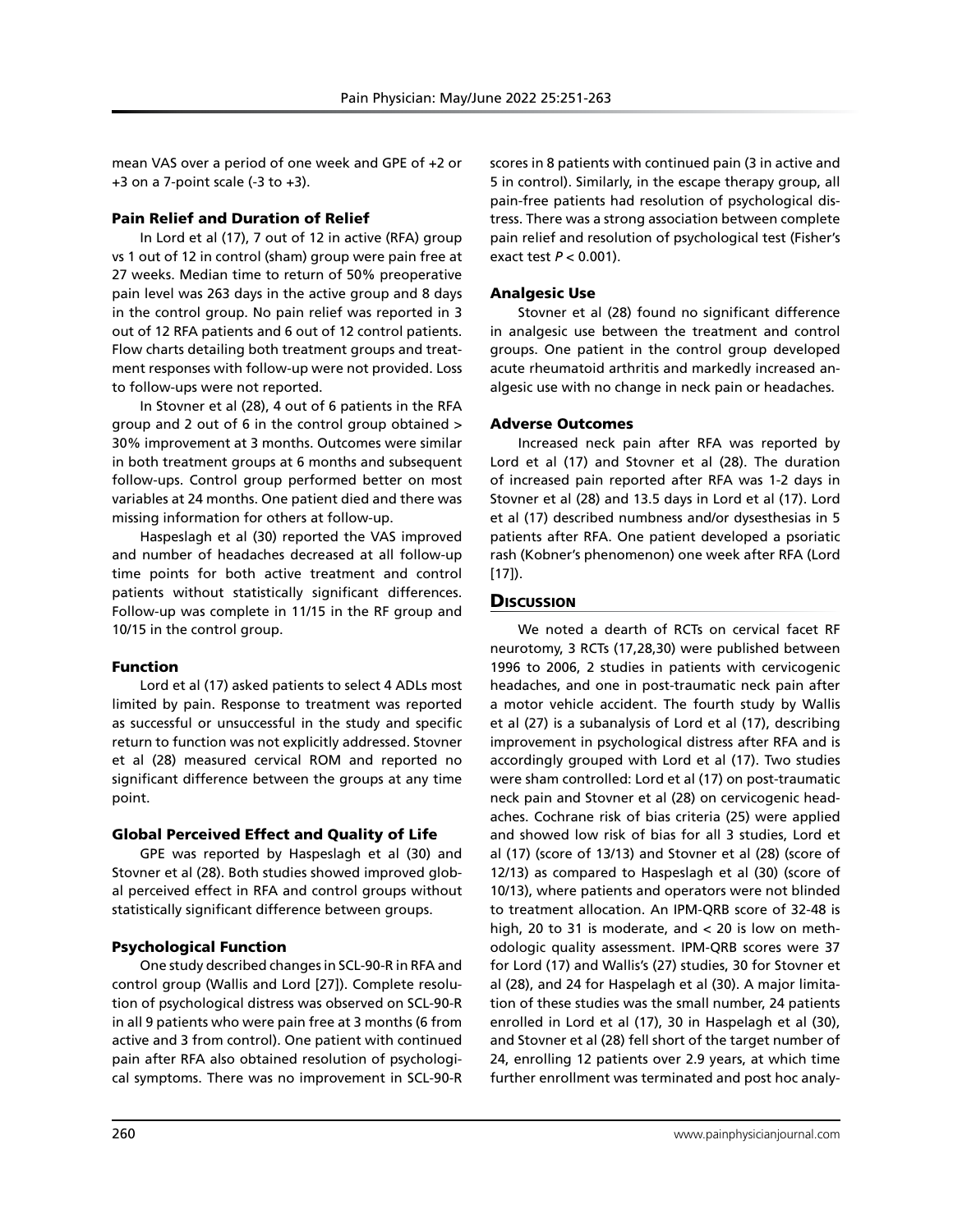ses performed. This speaks to the challenge and cost of recruiting patients for sham-controlled randomized interventional studies.

Strengths of Lord et al (17) include stringent patient selection criteria, multiple RF lesions, sham controls, masking of patients, operator and assessors, use of validated outcomes instruments (i.e., VAS, MPQ, SCL-90 R), and describing durability of pain relief. Limitations of the study are small numbers, lack of flow diagram accounting for all of the patients in the study, short follow-up interval of 3 months, active treatment to sham controls, and treatment failures at 3-month follow-up confounding long-term analysis, lack of validated function scale, failure to report on analgesic use pre- and post-RF, or assess cervical mobility on objective testing. Success was characterized by "absence of usual pain" and no further/additional treatment for "same" pain at 3 months follow-up. Does this imply that there were other areas of untreated neck pain, which could limit ADLs and require ongoing treatment?

Stovner et al (28) studied therapeutic efficacy of cervical facet RFA in unilateral cervicogenic headaches. Study strengths included sham controls, multiple RF lesions, masking patients and assessors to treatment groups, follow-ups at multiple intervals up to 24 months, including in outcomes assessment analgesic usage, GPE, cervical mobility, and pressure thresholds. Major limitations of this study include not enrolling patients with chronic neck pain, lack of diagnostic MBBs to identify symptomatic facet levels, extensive unilateral C2-C3 to C6-C7 facet joint denervation potentially causing unilateral cervical paraspinous muscle weakness, small numbers, post hoc analyses, and use of categorical pain scale instead of VAS or numeric rating scale.

Haspelagh et al (30) randomized patients with cervicogenic headaches to receive cervical RFA or GON blocks and concluded treatment outcomes of RFA of cervical facet joint and DRG are not superior to GON blocks. Limitations of this study include performing cervical facet RFA without establishing facet joint pain with diagnostic MBBs, multiple step procedure at 8-week intervals confounding outcomes assessment, and unclear reasons for cervical DRG RFA.

While all 3 studies used fluoroscopic guidance to perform RFA, only Lord et al (17) enrolled patients with chronic facet joint neck pain, with diagnoses established on bases of diagnostic MBBs. Stovner et al (28) and Haspelagh et al (30) did not enroll patients with chronic neck pain, and enrolled patients with cervicogenic headache based on Saajsted et al (29) criteria. Thus, the results of these 2 studies cannot be applied to cervical facet mediated chronic neck pain. Based on this review and applying ASIPP Grading of Evidence criteria (Table 3), the net benefit of cervical facet RFA treatment for chronic neck pain is moderate to substantial; and, therefore, gets a Level II grade. The strength of evidence is strong based on Cochrane and IPM-QRB criteria.

These trials demonstrate the challenge of designing adequately powered randomized controlled clinical trials of interventional techniques. RCTs with sham controls are costly, and it is difficult to enroll sufficient number of patients and follow-up long term in sham-controlled trials. Effectively masking patients to RFA is also problematic making RCTs with sham controls ethically challenging and less desirable. There is, however, a need for well-designed prospective controlled studies, including comparative effectiveness studies on cervical facet RFA in chronic neck pain patients. None of the studies enrolled patients with nontraumatic chronic neck pain. In order to overcome limitations of current studies and to provide a strong evidence base for cervical facet RFA in chronic pain, future studies need to enroll patients with nontraumatic chronic neck pain selected on the basis of stringent diagnostic blocks; enroll adequate number of patients based on sample size calculations; ensure adequate long-term follow-up; employ validated and standardized outcome instruments for pain relief, function, analgesic use, and durability of treatment effect; and describe short-term and long-term complications. Additionally, RFA technique, technical skill, and expertise of the operator are critical to successful outcomes. It is suggested that studies include detailed description of RFA techniques with fluoroscopic images of probe placement in 2 different views. Comparative efficacy of cooled RFA vs conventional RFA for chronic neck pain is lacking. McCormick et al (31) compared cooled RF to conventional RFA for lumbar facet joint pain and reported that although the success rate was greater with cooled RFA, the difference in primary and secondary outcomes did not reach statistical significance. Future studies should study the cost-effectiveness of cervical facet RFA as compared to conservative medical management and surgical treatments.

#### **CONCLUSIONS**

Based on this systematic review, efficacy of cervical facet RFA in treatment of chronic neck pain has Level II evidence. Paucity of adequately powered RCTs, several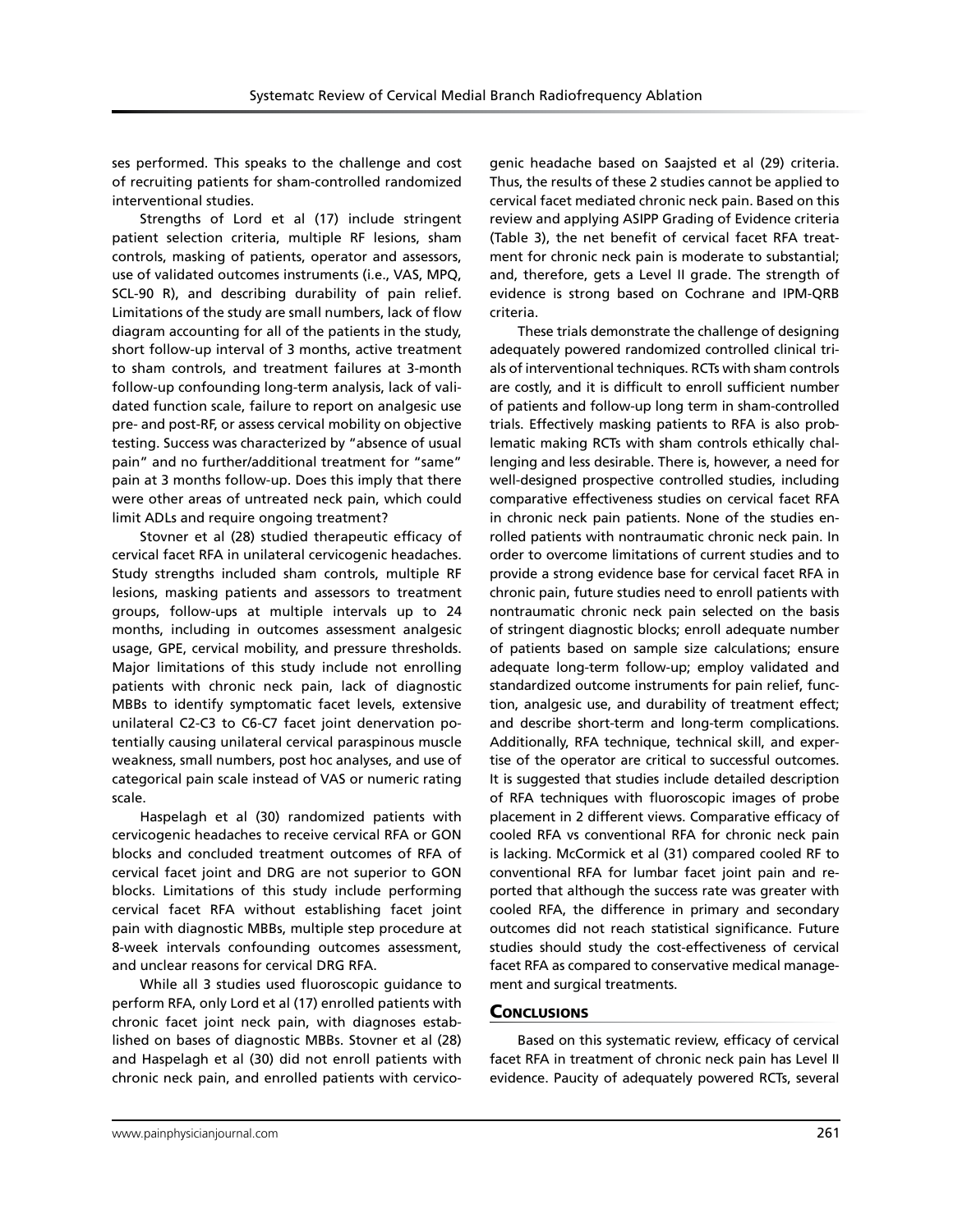limitations of studies as described above, variability in patient population, heterogeneous treatment outcomes, and follow-up intervals do not allow for meta-analyses. There remain many questions going forward in relation to cervical RFA that highlight the need for further research into this treatment for chronic neck pain.

#### Acknowledgments

Dr. Michael Suer had full access to all the data in

the study and takes responsibility for the integrity of the data and the accuracy of the data analysis. Dr Suer, with the help of Drs Sehgal and Wahezi, designed the study protocol. Dr Suer managed the literature searches and summaries of previous related work and wrote the first draft of the manuscript. Scott Hetzel performed the statistics. In addition, Drs Sehgal, Wahezi, and Al provided revisions for the manuscript and final approval of the manuscript.

## **REFERENCES**

- 1. Cohen SP. Epidemiology, diagnosis, and treatment of neck pain. *Mayo Clin Proc* 2015; 90:284-299.
- 2. Kim JH, Sharan A, Cho W, Emam M, Hagen M, Kim SY. The prevalence of asymptomatic cervical and lumbar facet arthropathy: A computed tomography study. *Asian Spine J* 2019; 13:417-422.
- 3. Barnsley L, Lord S, Bogduk N. Comparative local anaesthetic blocks in the diagnosis of cervical zygapophysial joint pain. *Pain* 1993; 55:99-106.
- 4. Barnsley L, Lord S, Wallis B, Bogduk N. False-Positive rates of cervical zygapophysial joint blocks. *Clin J Pain* 1993; 9:124-130.
- 5. King W, Lau P, Lees R, Bogduk N. The validity of manual examination in assessing patients with neck pain. *Spine J* 2007; 7:22-26.
- 6. Dwyer A, Aprill C, Bogduk N. Cervical zygapophyseal joint pain patterns. I: A study in normal volunteers. *Spine (Phila Pa 1976)* 1990; 15:453-457.
- 7. Cooper G, Bailey B, Bogduk N. Cervical zygapophysial joint pain maps. *Pain Med* 2007 2007; 8:344-353.
- 8. Holz SC, Sehgal N. What is the correlation between facet joint radiofrequency outcome and response to comparative medial branch blocks? *Pain Physician* 2016; 19:163-172.
- Cohen SP, Hooten WM. Advances in the diagnosis and management of neck pain. *BMJ* 2017; 358:j3221.
- 10. Kweon TD, Kim JY, Lee HY, Kim MH, Lee YW. Anatomical analysis of medial branches of dorsal rami of cervical nerves for radiofrequency thermocoagulation. *Reg Anesth Pain Med* 2014; 39:465-471.
- 11. Bogduk N. The clinical anatomy of the cervical dorsal rami. *Spine (Phila Pa 1976)*

1982; 7:319-330.

- 12. Bogduk N, Marsland A. On the concept of third occipital headache. *J Neurol Neurosurg Psychiatry* 1986; 49:775-780.
- 13. Bogduk N, Macintosh J, Marsland A. Technical limitations to the efficacy of radiofrequency neurotomy for spinal pain. *Neurosurgery* 1987; 20:529-535.
- 14. Engel A, King W, Schneider BJ, Duszynski B, Bogduk N. The effectiveness of cervical medial branch thermal radiofrequency neurotomy stratified by selection criteria: A systematic review of the literature. *Pain Med* 2020; 21:2726-2737.
- 15. Shealy CN. Percutaneous radiofrequency denervation of spinal facets. Treatment for chronic back pain and sciatica. *J Neurosurg* 1975; 43:448-451.
- 16. Bogduk N (ed). *Practice Guidelines for Spinal Diagnostic and Treatment Procedures*. 2nd ed. International Spine Intervention Society, Hinsdale, IL 2013.
- 17. Lord SM, Barnsley L, Wallis BJ, McDonald GJ, Bogduk N. Percutaneous radio-frequency neurotomy for chronic cervical zygapophyseal-joint pain. *N Engl J Med* 1996; 335:1721-1726.
- 18. Malik K, Benzon HT, Walega D. Water-Cooled radiofrequency: A neuroablative or a neuromodulatory modality with broader applications? *Case Rep Anesthesiol* 2011; 2011:263101.
- 19. Lorentzen T. A cooled needle electrode for radiofrequency tissue ablation: Thermodynamic aspects of improved performance compared with conventional needle design. *Acad Radiol* 1996; 3:556-563.
- 20. Goldberg SN, Gazelle GS, Solbiati L, Rittman WJ, Mueller PR. Radiofrequency tissue ablation: Increased lesion diameter with a perfusion electrode.

*Acad Radiol* 1996; 3:636-644.

- 21. Falco FJ, Manchikanti L, Datta S, et al. Systematic review of the therapeutic effectiveness of cervical facet joint interventions: An update. *Pain Physician* 2012; 15:E839-E868.
- 22. Falco FJ, Erhart S, Wargo BW, et al. Systematic review of diagnostic utility and therapeutic effectiveness of cervical facet joint interventions. *Pain Physician* 2009; 12:323-344.
- 23. Nagar VR, Birthi P, Grider JS, Asopa A. Systematic review of radiofrequency ablation and pulsed radiofrequency for management of cervicogenic headache. *Pain Physician* 2015; 18:109-130.
- 24. Engel A, Rappard G, King W, Kennedy DJ, Society SDotISI. The effectiveness and risks of fluoroscopically-guided cervical medial branch thermal radiofrequency neurotomy: A systematic review with comprehensive analysis of the published data. *Pain Med* 2016; 17:658-669.
- 25. Higgins J, Green S (eds). *Cochrane Handbook for Systematic Reviews of Interventions.* Version 5.1.0, The Cochrane Collaboration, London, United Kingdom 2011. Available from http://handbook.cochrane.org
- 26. Manchikanti L, Hirsch JA, Cohen SP, et al. Assessment of methodologic quality of randomized trials of interventional techniques: Development of an interventional pain management specific instrument. *Pain Physician* 2014; 17:E263-E290.
- 27. Wallis BJ, Lord SM, Bogduk N. Resolution of psychological distress of whiplash patients following treatment by radiofrequency neurotomy: A randomised, double-blind, placebocontrolled trial. *Pain* 1997; 73:15-22.